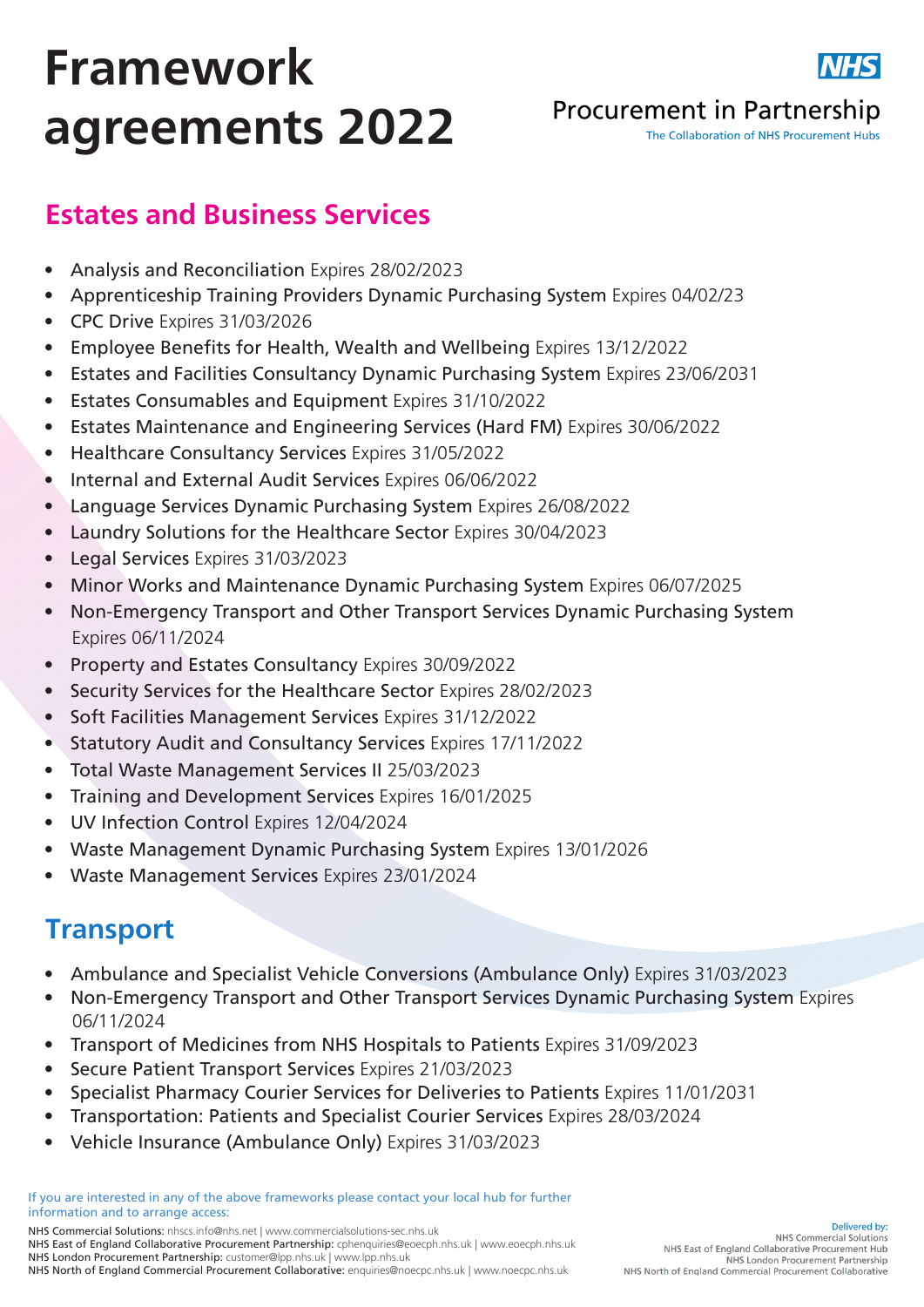

# Framework agreements 2022

#### **Procurement in Partnership**

The Collaboration of NHS Procurement Hubs

## ICT, Digital and Data Management

- Clinical Digital Professional Services Expires 03/01/2025
- Clinical Digital Solutions Expires 31/03/2025
- Digital Dictation and Outsourced Transcription Services Expires 20/10/2022
- Digital Document Solutions Expires 30/09/2025
- Healthcare Performance Analytics and Benchmarking Systems Expires 31/08/2022
- ICT Solutions Delivery Professional Services and Consultancy Support Expires 15/11/2022
- Information Management and Technology (IM&T) Expires 16/02/2024
- Inventory Management Systems Expires 30/09/2022
- IT Enterprise Solutions Expires 31/08/2022
- IT Hardware and Services (LINK3) Expires 28/02/2023
- OneLondon Local Health and Care Record Dynamic Purchasing System Expires 31/11/2023
- Patient Healthcare Communications and Related IT Services Expires 24/02/2025
- Patient Level Information Costing Systems Expires 15/07/2022
- The Health & Social Care Apps Dynamic Purchasing System Expires 29/11/2022

## Workforce (available through NHS Workforce Alliance)

- Clinical and Healthcare Staffing Expires 12/10/2023
- Flexible Resource Pool Staff Bank Expires 02/07/2023
- Insourced Services for the Provision of Healthcare Services Expires 31/10/2023
- International Recruitment of Clinical Healthcare Professionals Expires 19/03/2023
- Learning and Training Dynamic Purchasing System Expires 28/10/2025
- Non Clinical Temporary and Fixed Term Staff Expires 25/07/2023
- Workforce Improvement Services Expires 20/03/2024
- Workforce Support Occupational Health, Employee Assistance Programmes and Eye Care Expires 28/10/2024
- Workforce Support Management Consultancy (Lot 5 HR Consultancy) Expires 23/08/2025
- Workforce Support Permanent Recruitment 2 Expires 28/03/2024